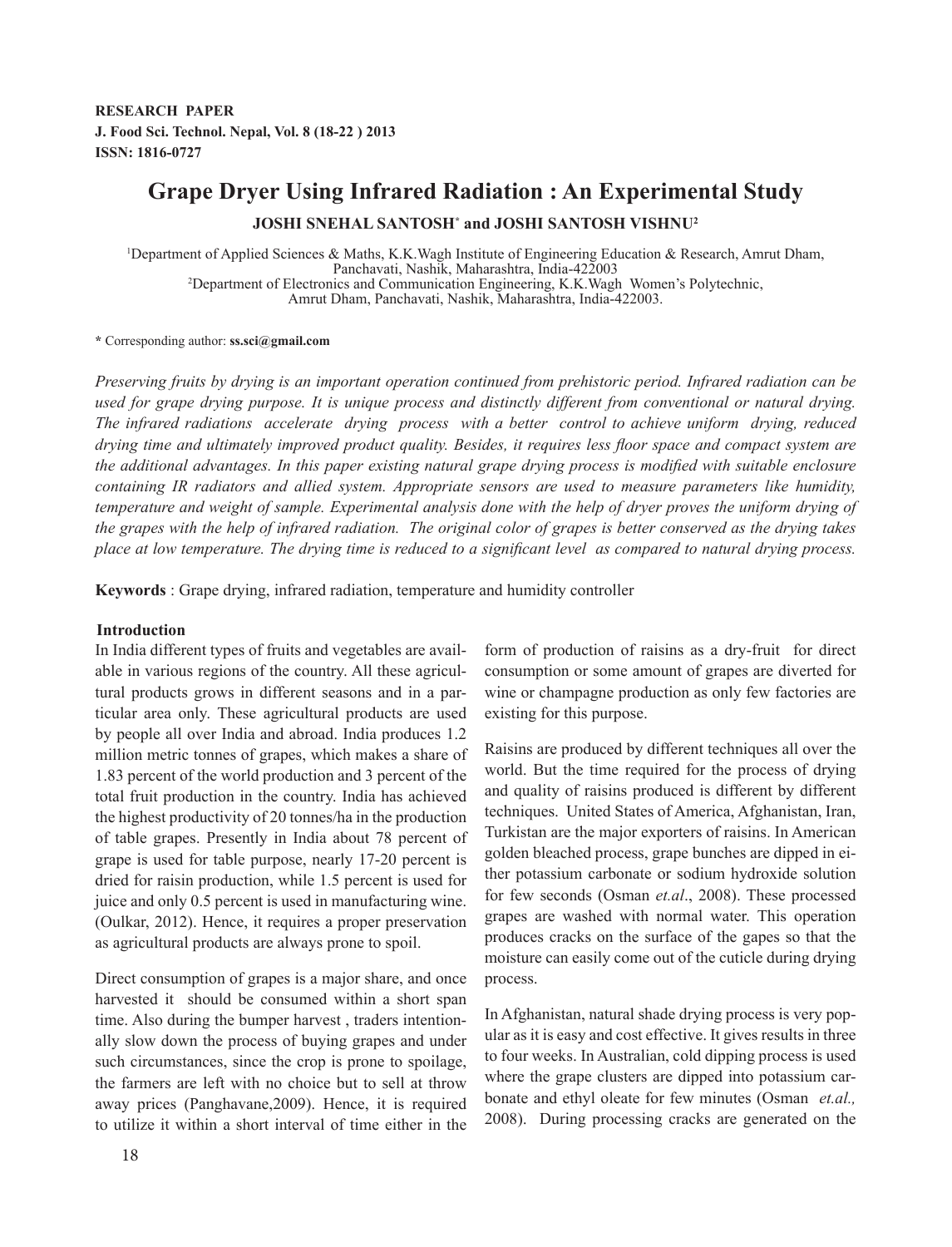grapes, thus the grapes are ready for further processing. In India, natural drying methods such as shade drying and sun drying are used for raisin making (Horticulture Crops, 1993). But this process have few drawbacks:

- 1. The drying process is carried out manually and do not have any control.
- 2. The uniform spreading of grapes on mesh and clean- ing of surrounding area is done manually.
- 3. The area required to dry the grapes is very large, thus misutilization of the valuable agricultural land. The investment on space and infrastructure is very large and cannot be afford by small farmer.
- 4. The drying process is long lasting of about 15 to 20 days.
- 5. Quality of raisins is not uniform.
- 6. The drying process is not possible in adverse weather condition.
- 7. Continuous monitoring is required to control the birds from eating grapes.
- 8. Dust from external environment degrades the quality of product.
- 9. Mechanical dryer cannot control the temperature and humidity during drying process.

To overcome all these difficulties the automation of drying process is needed. (Gawade *et.al*., 2003). The paper explains the prototype model of grape dryer developed for study of effect of infrared radiation on grapes and to produce the raisins without changing its nutritional value and natural color with optimized dehydration system. The developed dryer ensures the drying in poor weather condition due to enclosed chamber with controlled environment using automation process that is suitable for raisin production. The time required by the dryer is few hours in comparison with natural drying (Pangavhane,2009). Raisins have large market worldwide and can boost the economy of farmers. The returns are much higher than those obtained by marketing of fresh grapes and hence farmer's profitability can be increased by increasing raisin production.

# **Material and Methods**

# *Experimental Set Up*

Figure 1 gives the sketch of the dryer. It consists of drying chamber which is designed in such a way that inlet air can be uniformly blown through the grapes placed in tray with the help of two exhaust fan. Stainless steel trays with 1mm spacing mesh is used. The tray is placed on digital weighing machine to monitor the weight of grapes

during the drying process. The infrared radiations are used to dry the grapes. A bank of infrared LEDs is used as IR radiation. The bank of LEDs is constructed on printed circuit board The LEDs are arranged in a 12×12 matrix. The intensity of infrared radiation can be changed by changing the order of array of matrix. More the intensity of light , more will be the rate of evaporation from berries. The temperature near the grapes is controlled by changing the distance between the LED bank and the tray inside the chamber. These IR radiations deeply penetrate the grapes to make the dehydration fast. Humidity inside the drying chamber is monitored and controlled by the speed of inlet fan and outlet fan.

## *Temperature sensing*

 For temperature sensing, current source sensor AD590 has been used. It has a resolution of  $1\mu A/K$ , by using channel one of LM324 the current signal is converted to voltage signal as well as amplified according to the resolution required and is fed to the analog channel zero (AN0) of the analog to digital converter in the microcontroller.

#### *Humidity sensing*

In the dryer humidity sensor ( Honeywell PHS-220 ) having a resolution of 33 mV/ %RH with a range of up to 95 % RH works on supply voltage of 5 V dc. The output is amplified for increasing resolution and is fed to micro-controller.



**Figure 1. Experimental set up of dryer**

### *Sample preparation*

Berries were separated from the grape bunches. It is dip into fresh water. Rinse and clean it properly. Throw the used water. Take again 500mL fresh water and add 10 g of NaOH and ethyl oleate , stir it until gets dissolved. Dip the berries into the solution for 2 min. It removes the waxy layer on the berries and develops minute cracks on the surface of skin through which moisture gets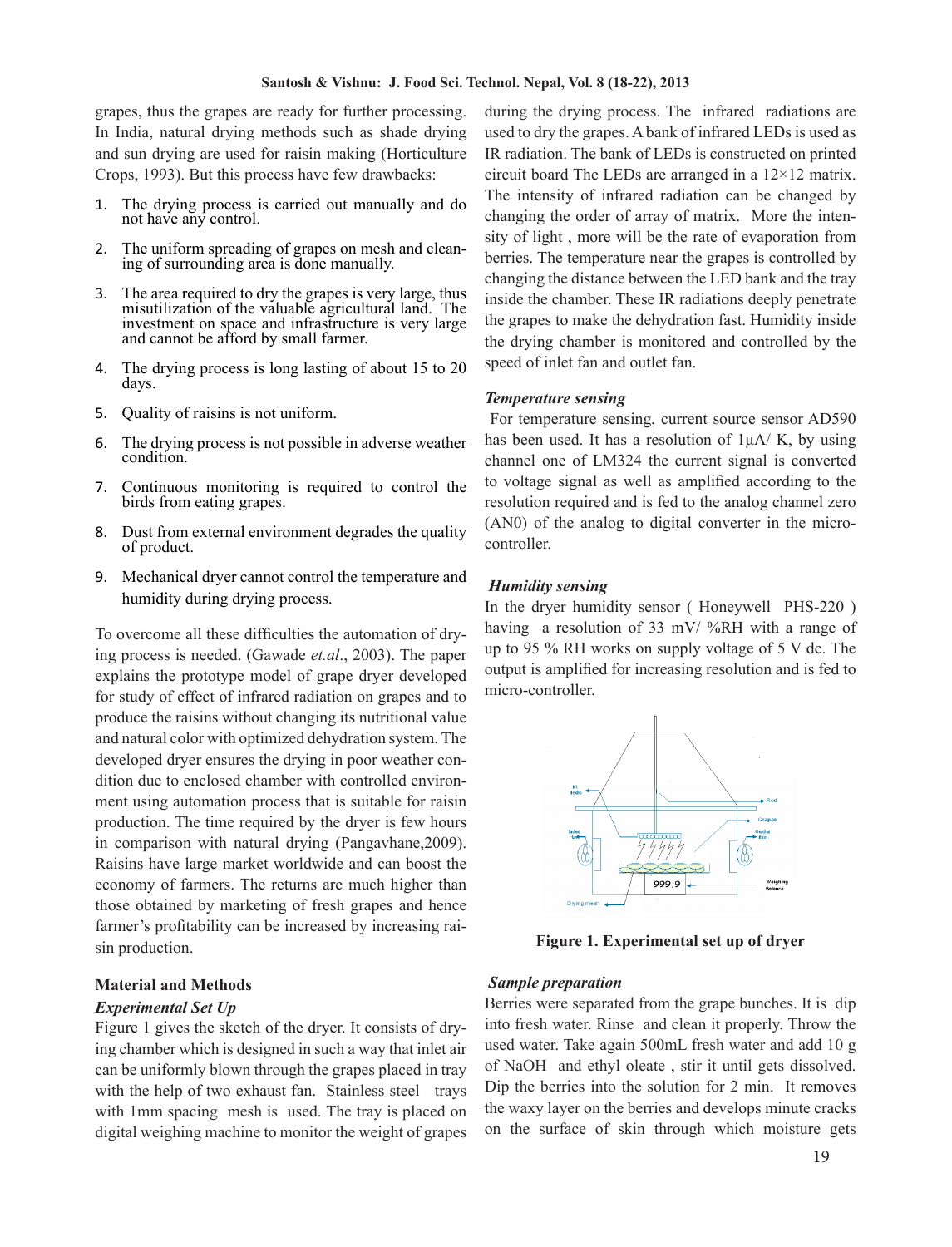evaporated and the drying is speeded up (Oulkar, 2012). Grapes were rinsed with fresh water. Now the grapes are ready for processing. Collect all berries and put into mesh which is inside the chamber.

### *Experimental procedure*

Drying is the removal of moisture from the substance. Many moisture measurement techniques are available but most of them are off-lline. The moisture contents of a substance is expressed in terms of either moisture contents on wet basis (MCWB) or moisture contents on dry basis (MCDB). But the moisture content on dry basis is always preferred. As moisture is removed, weight loss takes place in substance to be dried . The weight loss of substance is directly proportional to moisture removal. Moisture level of 12 to 15% in the product gives a dry and hard feel the product, while 15-18% may give a feel of wet and soft product. Therefore, a moisture level of 15-16.5% is an appropriate range keeping in view the softness of the product, organoleptic qualities including mouth feel, protection from microbial spoilage and production from chemical changes. (Oulkar, 2012 ). Drying of grapes is done by creating a moisture gradient within and outside the product, the higher the gradient faster is the rate of drying.

As the IR source is on, the energy is transfer from IR source to berries, the moisture comes out of the berries through the cracks generated during chemical treatment. Therefore, humidity inside the chamber will increase. This humid air is replaced by fresh air using fans. The temperature inside the chamber will increase due to IR radiation and hence the rate of evaporation through berry will increase , thus drying takes place. The weight of the berries will be reduced due to loss of water.

#### *Theoretical Considerations*

As shown in Figure 2 when the IR radiation is imparted on the processed grapes the water molecules inside the grapes gets heated. Due to the capillary action taking place inside the grapes, the water molecules are coming towards the surface. Water vapor leaves the surface of the grapes and increases the humidity of the chamber. Through inlet fan fresh air is coming in and the humid air is removed out of the chamber. As the moisture is removed from grapes, it shrinks. The pressure inside the grapes increases thereby creating a pressure gradient. In this way the drying process continues till it removes the desired moisture. Both over drying and under drying are harmful for agricultural products. Over drying causes

discoloration due to caramelization and reduction in nutritional value. On the other hand, under drying or slow drying results in deterioration of food quality due to fungal and bacterial action. The grape skin ruptures for drying air temperature at  $80^{\circ}$ C. The raisins produced due to their sticky surface are not considered to be of good quality. In the first phase (60 % of total drying time) the drying rate is faster. While in the second phase ( 40 % of total drying time ) the drying rate is slowed down due to thick collapsed cuticle and IR heat plays a very important role in penetrating the heat and remove the moisture in the second phase (Joshi *et.al*., 2007). The relative humidity for drying should be maintained between 12 to 18%. Relative humidity less than 12% would loose the smooth texture of skin of raisin, which will result in poor quality raisins (Ladaniya *et.al*.,2005). It is advantageous to monitor and control the temperature (less than  $50^{\circ}$ C), humidity (12 to 18%) and air flow inside the chamber.



**Figure 2. Movement of water from the food while being dried**

#### *Experimental measurements .*

The temperature inside the enclosure produced by IR radiation was sensed by using solid state temperature sensor (PT-100) . Increase in temperature accelerates the rate of evaporation of water from berries, hence water in the form of vapor is coming out of berries increasing humidity inside the enclosure which is sensed by capacitive humidity sensor. As this humidity inside the enclosure is more than the reference humidity which is set using microcontroller, the speed of fan is changing accordingly. The process of humid air removal from enclosure takes place until the weight of product reaches to 30% of its original weight. As the moisture is removed from berries weight of berries reduces. It is sensed by load cell . When the weight reaches to 30 % of its original weight, the system is shutdown automatically.

The dryer is tested for 2 kg of grapes to study the optimum period required to dry the grapes without losing its nutritional value and natural color. During drying the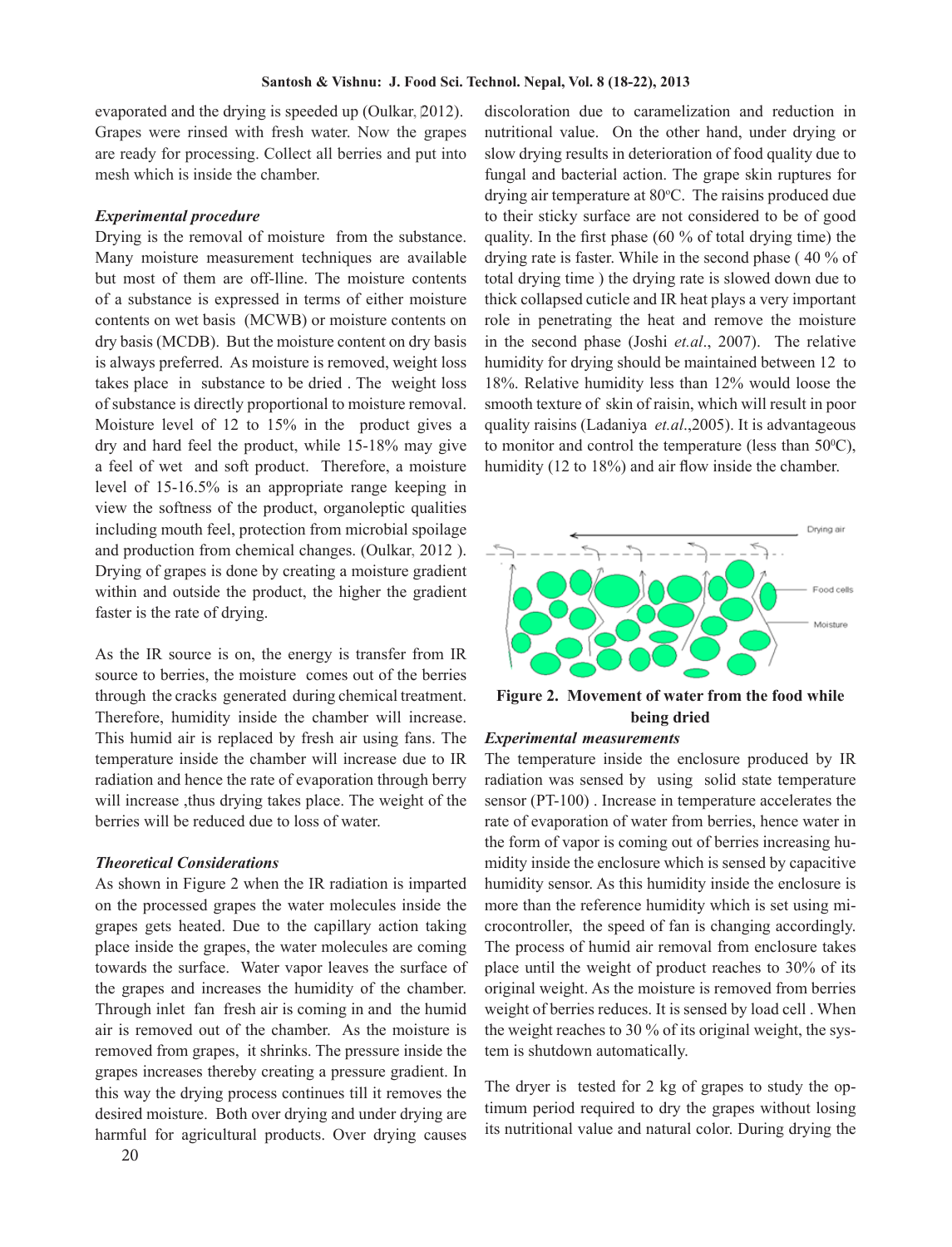distance of IR source from the grapes , the humidity and temperature inside the chamber are varied. The grapes used for experimentation was Thomson Seedless. After preparing the sample by chemical process the temperature and relative humidity maintained inside the dryer was  $30^{\circ}$ C and  $12\%$ . The speed of fan was maintained at 2500 RPM. Table 1 gives the observations of dependence of processing time on the weight of grapes with the change in the distance of IR source from grapes. Fig. 3 shows it graphically.

Table 2 gives the effect of speed of fan on drying time by keeping the temperature  $29^{\circ}$ C and relative humidity 18% and distance 08 cm of grapes from the source. Fig. 4 gives the graphical representation.

## **Table 1. Parameters variation**

|                                 |    |    | No. of Distance from Time for processing (Hrs.) |                      |  |
|---------------------------------|----|----|-------------------------------------------------|----------------------|--|
| LED <sub>s</sub><br>source (cm) |    |    |                                                 |                      |  |
| 144<br>10                       |    |    | 22                                              |                      |  |
| 144<br>08                       |    |    | 20                                              |                      |  |
| 144                             | 05 |    | 16                                              |                      |  |
| Weight in Kg                    |    |    |                                                 |                      |  |
|                                 |    |    |                                                 |                      |  |
| 2.5                             |    |    |                                                 |                      |  |
| 2.0                             |    |    |                                                 |                      |  |
| 1.5                             |    |    |                                                 | -Weight 1            |  |
| 1.0                             |    |    |                                                 | Weight 2<br>Weight 3 |  |
| 0.5                             |    |    |                                                 |                      |  |
| $\ddot{\rm{o}}$                 | 5  |    |                                                 | Time in Hrs.         |  |
| 0                               |    | 10 | 15<br>20                                        | 25                   |  |

**Figure 3. Effect of distnce from the source on weight loss during drying** 

**Table 2. Parameters variation** 

| No. of LEDs |    | Distance from | Speed of Time for                     |
|-------------|----|---------------|---------------------------------------|
|             |    |               | source (cm) Fans (rpm) processing (h) |
| 144         | 08 | 1250          | 22                                    |
| 144         | 08 | 2500          | 16                                    |

# **Results and Discussion**

Moisture removal rate is high in early stage of drying. It is observed that approximately 60 % moisture is removed in 30% of total drying time. In early stage of drying process, more water is coming out of cutical and converted into vapor which are removed by fresh air. Hence continuous removal of moist air takes place using fans and moisture level in the grape is maintained at 15- 18% . Thus the drying time is reduced to 16 to 22 hours against 15 to 20 days required by natural drying process.



**during drying**

Number of LEDs are 144. Approximately power consumed by LED bank is 15 Watts. Also two fans consumed 80 Watts power. So total power consumed during processing by the dryer is 1600 watts (approx).

The drying rate was optimized further by keeping the fan speed initially to compensate for faster drying rate and keeping the fan speed low during the slow drying rate later . The drying phases were judged by the weight criteria. As the speed of fans are increased, the processing becomes faster.

It is also observed that more the distance of the IR source from the grapes the more will be the processing period. Thus the dryer is found out to produce green raisins with soft texture and natural taste.

## **Conclusions**

The study has clearly brought out that the dryer produces soft raisins with low power consumption and reduced drying time around 16 to 22 hours as compared to natural drying of 15 to 20 days. The green grapes have chlorophyll contents which are not destroyed during the drying process as it is being carried out at low temperatures (ambient temperatures  $+3$  to  $4^{\circ}$ C).

#### *Acknowledgement*

I take this opportunity to express my deep sense of gratitude to the Director, BCUD, Pune University, Pune, Maharashtra, India, for sanctioning me the grant of Rs.